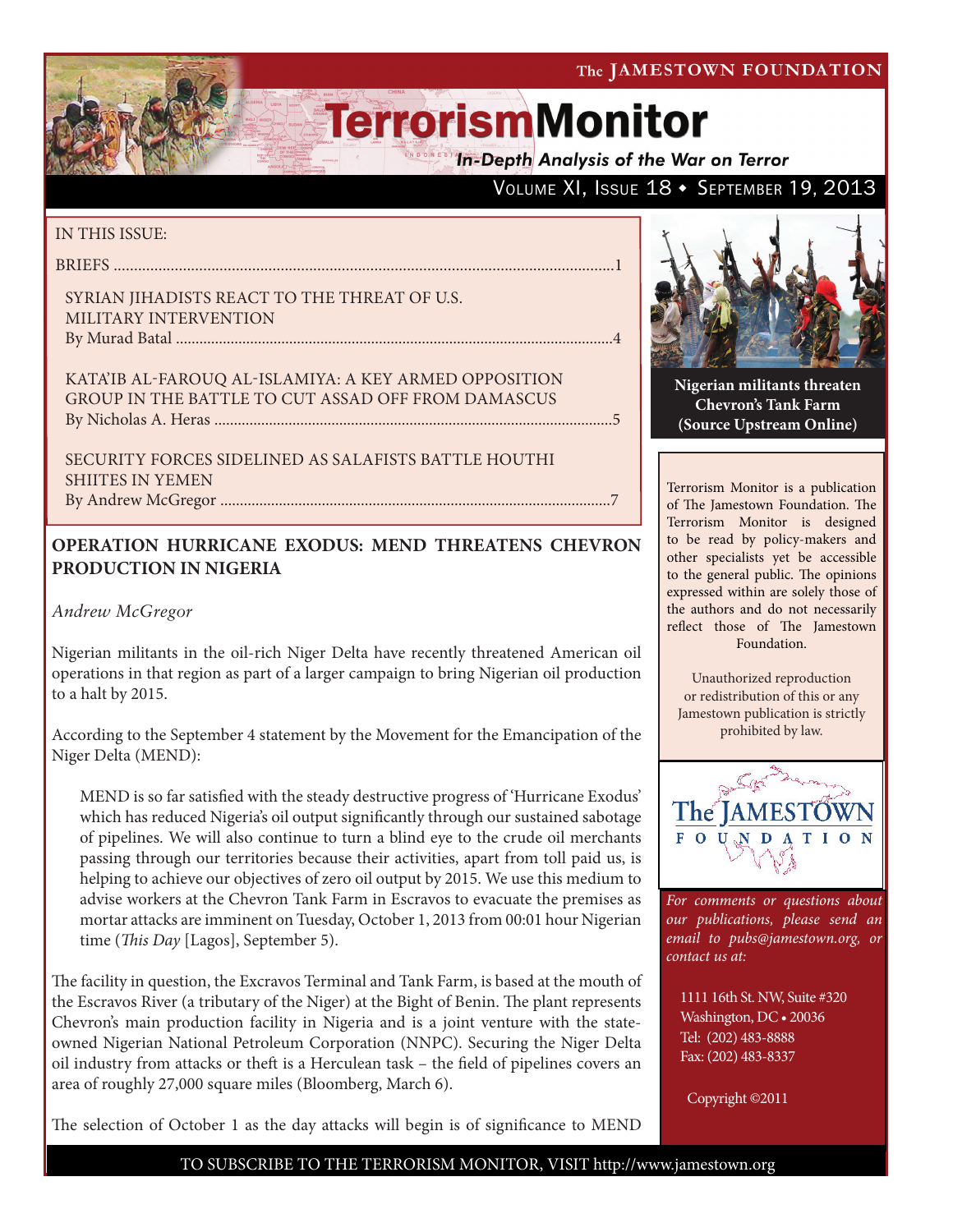as an organization as well as a warning of the seriousness of their intent. October 1 is Nigerian Independence Day and is the date in 2010 when two bombings claimed by MEND in the Nigerian capital Abuja killed 12 people and wounded scores of others. After the bombings, MEND leader Henry Okah attempted to take refuge in South Africa, but was instead detained and tried there, receiving a sentence of 24 years. Operation Hurricane Exodus (as mentioned in the September 4 statement) is the name of a campaign of sustained attacks launched by MEND on April 5 to punish Nigeria for providing what the movement alleged were forged documents used to help convict Okah (*Guardian* [Lagos], April 3). Days later, the movement claimed responsibility for the slaughter of 15 policemen in one of the creeks of Bayelsa State. The policemen had been providing security for the burial of the mother of a leading MEND militant (*Business Day* [Lagos], April 11; Sahara Reporters, April 23). Okah's release and those of "other innocent people" convicted of the bombings are among MEND's current demands.

The statement was signed by MEND "spokesman" Jomo Gbomo, a possibly fictitious persona used by MEND militants. Former MEND commander Reuben Wilson, now an advocate of the Nigerian government's amnesty program, claims that "Jomo Gbomo" does not exist "as a human being," but is rather a name he and others used for statements issued from the creeks of southern Nigeria (*This Day* [Lagos], September 11). With an estimated 30,000 former militants having taken advantage of the amnesty, including a number of senior commanders such as Wilson, MEND may now be in the hands of a younger generation of militants or criminals posing as ideologically motivated fighters in order to cloak extortion activities under the cover of environmental and social activism. It is possible that their ambition may exceed their experience and operational effectiveness, but MEND militants still hold a local advantage over security operatives in the labyrinthine creeks of the Niger Delta. MEND established they still posed a firm threat despite the amnesties when some 225 militants in 15 boats raided the oil facilities in Atlas Cove in Lagos in July, well beyond their normal operating zone within the Niger Delta. Three naval personnel were killed and much of the facility destroyed by dynamite (*Vanguard* [Lagos], July 13).

MEND followed its threats against Chevron with a more conciliatory message on September 9, in which the organization said it was ready to "end activities of illegitimate oil merchants, pipeline vandalization and the unrest in the Niger Delta region when the reason we took up arms is addressed by a listening administration" (UPI, September 10).

## TerrorismMonitor Volume XI + Issue 18 + September 19, 2013

Current oil losses to vandals and saboteurs amount to roughly 150,000 barrels per day in the Delta, a significant loss but greatly diminished from the losses endured during the height of MEND's pre-amnesty activities, when production was reduced by nearly a third. Nigeria's oil industry currently provides about 80 percent of the state's budget. Rampant corruption in Nigeria means little of this revenue actually makes its way back to the Niger Delta communities that host the industry, encouraging extortion and oil theft as alternative revenue streams.

## **SINAI JIHADISTS RESPOND TO EGYPTIAN MILITARY OFFENSIVE WITH STATEMENTS AND SUCIDE BOMBS**

### *Andrew McGregor*

As the Egyptian military intensifies its campaign against militants and terrorists in the volatile but strategic Sinai Peninsula, their jihadist opponents have responded with a series of messages claiming the Army is using excessive force, destroying property and killing civilians. These statements of defiance have been backed up by several suicide attacks designed to dissuade Egypt's security forces from pursuing the complete elimination of the various Salafi-Jihadi groups operating in the Sinai.

In a statement released on September 4, al-Salafiya al-Jihadiya fi Sinai disputed the reported arrests of al-Qaeda leaders in the Sinai, calling such reports "lies and silly fabrications" designed to "cover up the acts of treachery and betrayal committed by the Egyptian army blatantly and the crimes committed against the people of Sinai." [1] The Salafist movement accused Egyptian authorities of borrowing methods used by the Israelis on the Palestinian population and acting under Israeli direction in targeting homes and mosques in the Sinai as well as demolishing other homes to create a buffer zone at the Rafah border point. The statement condemns in particular the shelling of the Abi Munir mosque in al-Muqata'a village (near the town of Shaykh Zuwayid). The movement says Egyptian troops fire indiscriminately, killing and wounding innocent parties, acts which make the Egyptian military "an assaulting apostate sect which should be deterred and repelled and this is what the mujahideen are doing every day with operations that are burning and breaking their forces."

A September 11 statement by the Jama'at Ansar Bayt al-Maqdis militant group said the stated goal of the Egyptian Army in the Sinai, the liquidation of criminal and terrorist elements,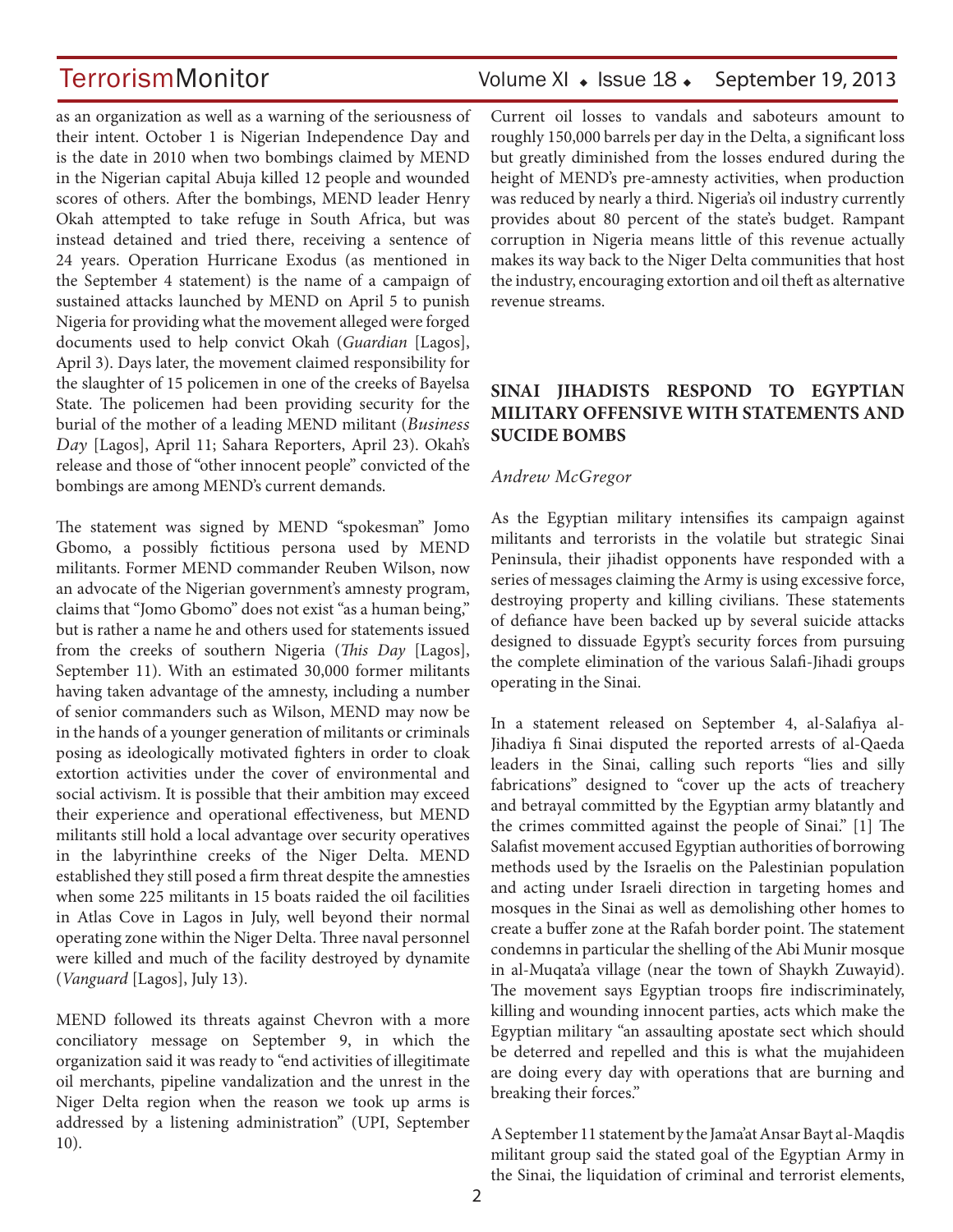was only a screen for its real purpose – the creation of a buffer zone "to protect Jews from any threats from militants in the Sinai and to prevent any strikes of the mujahideen against the Jews." [2] The statement goes on to accuse the Egyptian Army of mounting its own campaign of terrorism and intimidation in the region through random shelling, arson, the destruction of wells, looting, indiscriminate fire and the repeated targeting of mosques without justification. All these acts are committed with the intention of serving "the interests of the Jews and to preserve their security." The Egyptian Army has thus aligned itself with "the enemies of God and the enemies of Islam."

A second communiqué issued by Ansar Bayt al-Maqdis on September 15 decried the "displacement and terrorism launched by the Egyptian Army on the people of the Sinai" and claimed that the Army had committed a massacre of seven named civilians (including four children under seven years-of-age) who were killed by shellfire or under the treads of one of the 30 tanks the movement says the Army used to attack their village on the morning of September 13. [3] The statement claims the attack's objective was to prevent the mujahideen from attacking commercial centers in Israel from the Sinai and was carried out on the orders of the American Army. The movement promised a "painful response" to the Egyptian Army's "criminality and apostasy."

The Egyptian Army's use of armor, Apache helicopters and 20,000 troops to strike alleged terrorist refuges in the Sinai marks the greatest Egyptian military concentration in the region since the 1973 Ramadan War with Israel. Though the campaign was initially stated to have the purpose of eliminating radical Salafist jihadi organizations in the Sinai, the Army has expanded its mandate to include daily raids on homes believed to belong to opponents of July's military coup (Mubasher Misr, September 13). The campaign is expected to last six months.

In an unusual development, but one that reflects the growing security cooperation between Israel and the Egyptian military, a delegation of Israeli security officials arrived in Cairo on a private jet on September 11 to discuss security issues in the Sinai with their Egyptian counterparts (*Arutz Sheva*, September 12). A statement from the pro-Mursi National Alliance to Support Legitimacy said the meeting was intended to coordinate efforts with Israel to kill innocent civilians, destroy local agriculture, displace residents and demolish mosques, "just like the Israeli army in the occupied territories" (*Egypt Independent*, September 16).

The militants have attempted to fight back, offering armed resistance in the villages and a mix of car bombs and suicide

## Volume XI · Issue 18 · September 19, 2013

bombs to disrupt the Army's campaign. Roughly 50 soldiers and policemen have been killed in the Sinai since July.

- In a September 5 "martyrdom operation," a bomb went off in Nasr City as Interior Minister Muhammad Ibrahim's convoy passed, though Ibrahim, the intended target, survived (Ahram Online [Cairo], September 13). The group apologized to "Muslims in general and the relatives of the martyrs in particular" for its failure to kill Ibrahim, but promised further attacks would follow until this objective was achieved. The statement explained that the group was "working to establish the religion of Allah on Earth" while refusing to "take the road of pagan democracy."
- On September 11, two car bombs targeted the military intelligence headquarters in Rafah and a nearby military checkpoint, killing six soldiers and the two suicide bombers. The attacks were claimed by Jund al-Islam (MENA/Ahram Online [Cairo], September 7; AFP, September 13).
- On September 16 a bus carrying Central Security Force conscripts was hit by either a roadside bomb or an RPG, injuring seven conscripts (Ahram Online, September 16).

Egyptian Army spokesman Colonel Ahmad Ali recently said the army had been surprised by the "sudden escalation in terrorist attacks" after the army took control of the country, though he denied the jihadists' accusations the army had used excessive force in the campaign, remarking that if that was the case, "we would have finished terrorism off in 24 hours" (*Daily News Egypt*, September 15).

### Notes

1. Al-Salafiya al-Jihadiya fi Sinai, "Lying Agents," Fursan al-Balagh Media, September 4, 2013, http://ansar1.info/ showthread.php?t=46874.

2. Jama'at Ansar Bayt al-Maqdis, "The Egyptian Army – Criminality and Betrayal: Statement on the Extended Military Campaign against the People of the Sinai," September 11, 2013, http://ansar1.info/showthread. php?t=46923.

3. Jama'at Ansar Bayt al-Maqdis, "Second Statement on the Extended Military Campaign against the People of the Sinai," September 15, http://ansar1.info/showthread. php?t=46962.

4. Jama'at Ansar Bayt al-Maqdis, "Battle of Revenge for the Muslims of Egypt: Assassination Attempt of the Egyptian Interior Minister," September 8, 2013, http://ansar1.info/ showthread.php?t=46902.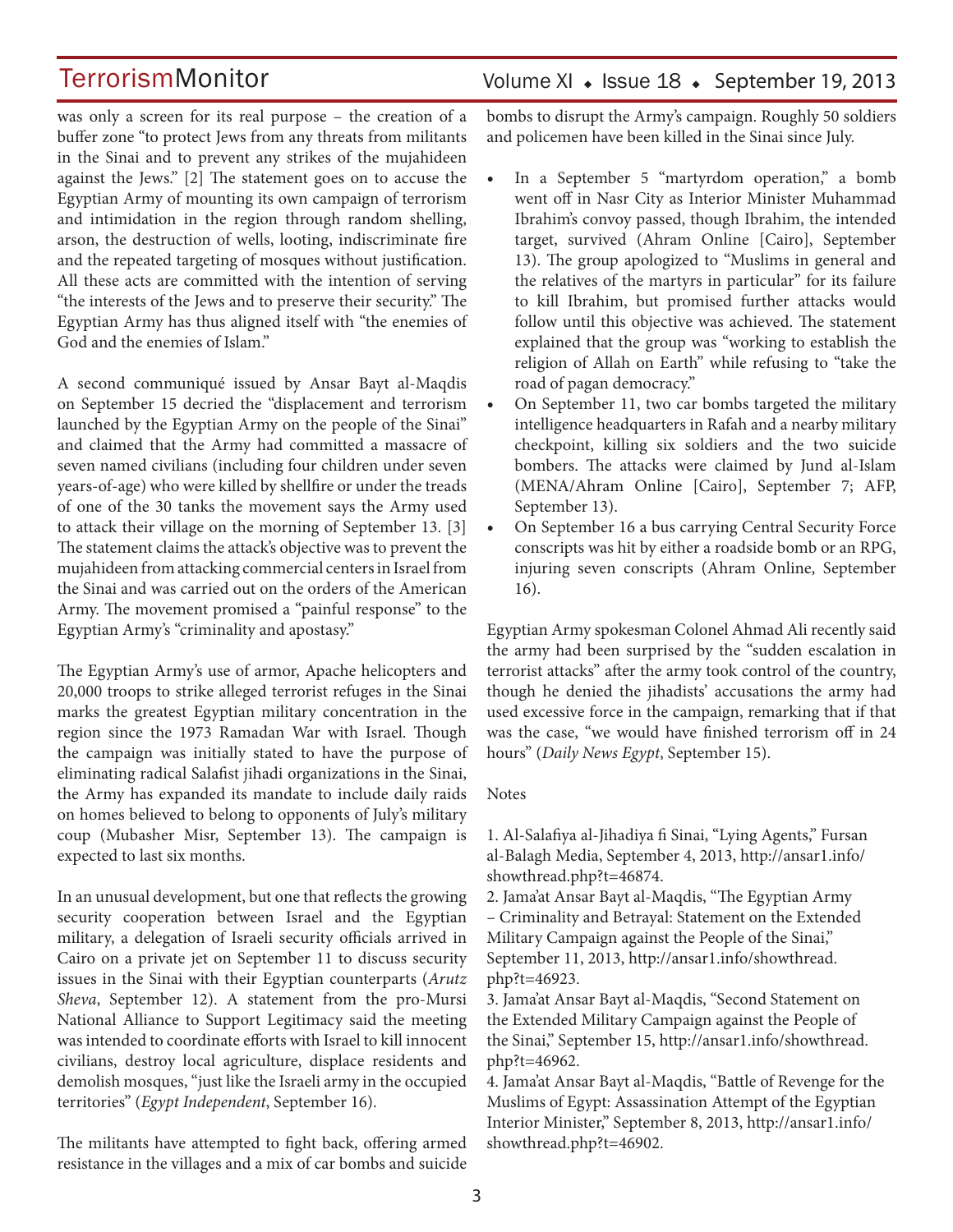## **Syrian Jihadists React to the Threat of U.S. Military Intervention**

### *Murad Batal al-Shishani*

Various reservations have been raised by the opponents of a military action in Syria by Western countries against the Bashar al-Assad regime for its alleged use of chemical weapons. Perhaps the most common of these objections was the one linked to the presence of jihadists in the Syrian armed opposition, which has been fighting a civil war for more than two years now after peaceful protests became militarized in reaction to the regime's violent response. Many of those who oppose a military intervention in Syria suggested that the West, by planning a strike against the Assad regime, is standing by al-Qaeda and other jihadist organizations. However, the jihadists who have made progress in the battlefields of Syria and control different parts of the country have become major players in today's Syria; therefore, understanding their positions regarding any future Western military action in Syria is important.

Though the Russian initiative to gather and destroy Syria's chemical weapons stockpiles under international supervision has reduced the chance of a military strike in the short-term, U.S. Secretary of State John Kerry made it clear in an address to Congress that the administration still regarded limited military strikes as an option if the initiative fails to have results:

We have to continue to show Syria, Russia, and the world that we are not going to fall for stalling tactics. If the challenge we laid down is going to have the potential to become a real proposal, it is only because of the threat of force that we are discussing today…We are not talking about America going to war. President Obama is not asking for a declaration of war. We are not going to war. There will be no American boots on the ground… What we're talking about is a targeted, limited, but consequential action that will reinforce the prohibition against chemical weapons…We're talking about an action that will degrade Assad's capacity to use these weapons and to ensure that they do not proliferate. [1]

The initial reaction of the jihadists to what they described as an "anticipated Crusader strike" came from Abu Saad al-Amili, a strategist of the movement whose writings circulate widely on jihadist websites. Al-Amili, who posted his advice for jihadists through his Twitter account, considered that the any strike by the West would aim to "weaken" the Syrian regime but not "finish" it. He tweeted that the strike is designed to save face for the Western powers because the Syrian regime has defiantly used chemical weapons, therefore, according to al-Amili, the military strike would be limited and most importantly, it would target the jihadists

## TerrorismMonitor Volume XI • Issue 18 • September 19, 2013

in the sense of "hitting two [targets] in one attack." Al-Amili believes that jihadists would be the "big target in order to blow up their infrastructure and to liquidate their leaders and soldiers easily." Al-Amili warned the jihadists: "Do not forget that the enemy is superior with its air force weaponry." The jihad strategist also reminded Syria's jihadists to learn lessons "from your brothers in Afghanistan, Iraq and Mali, taking into account your special geographical and military circumstances." He insisted that the West is primarily intended to keep the stalemate in Syria because "they fear the jihadists' progress." [2]

Another jihadist ideologue, Abdullah bin Muhammad, ruled out a large scale U.S. intervention in an interview posted on jihadist websites, but he predicts, like al-Amili, "disciplinary strikes" against the Syrian regime for using chemical weapons. Bin Muhammad thinks that the United States will resort to drone attacks against jihadists in Syria, claiming that the Americans have built one launching base in Jordan and intend to build another in Iraq soon. He thinks this U.S. strategy in Syria will be implemented when the fall of regime gets closer "to prevent Syria's jihadists from attacking Israel" after the collapse of the Assad regime. [3]

These assessments by jihadist ideologues regarding a potential military action against the Assad regime were echoed in jihadists' discussions on their forums and social media networks. Some reports even suggested that jihadists in Syria are taking extra security precautions after becoming convinced of the likelihood of military strikes (*al-Masry al-Youm* [Cairo], September 8).

Uncertainty over a military action against the Syrian regime has increased since the end of August when the British House of Commons rejected any British involvement in such an action (BBC, August 30). U.S. President Barak Obama, who seemed to be embarrassed for not acting earlier after describing the use of chemical weapons as a "red line" that would not be tolerated if crossed, eventually placed the possibility of military action against al-Assad in the hands of Congress. Furthermore, the top backer of the Assad regime, Russia, is expected to join China in vetoing any UN Security Council resolution approving an intervention.

Two main factors have played a major role in strengthening the presence of jihadists in Syria, in addition to the primary factor of course, which is the nature of the brutal campaign of the Syrian regime against civilians since September 2011. The first factor is the state of frustration among Syrians resulting from what they describe as the absence of international support for them despite a number of massacres committed against them. The second factor is the strength of jihadist narratives that exploit this frustration to recruit more local and foreign jihadists.

Only three days after the news circulated about the alleged use of chemical weapons by the Syrian regime against civilians in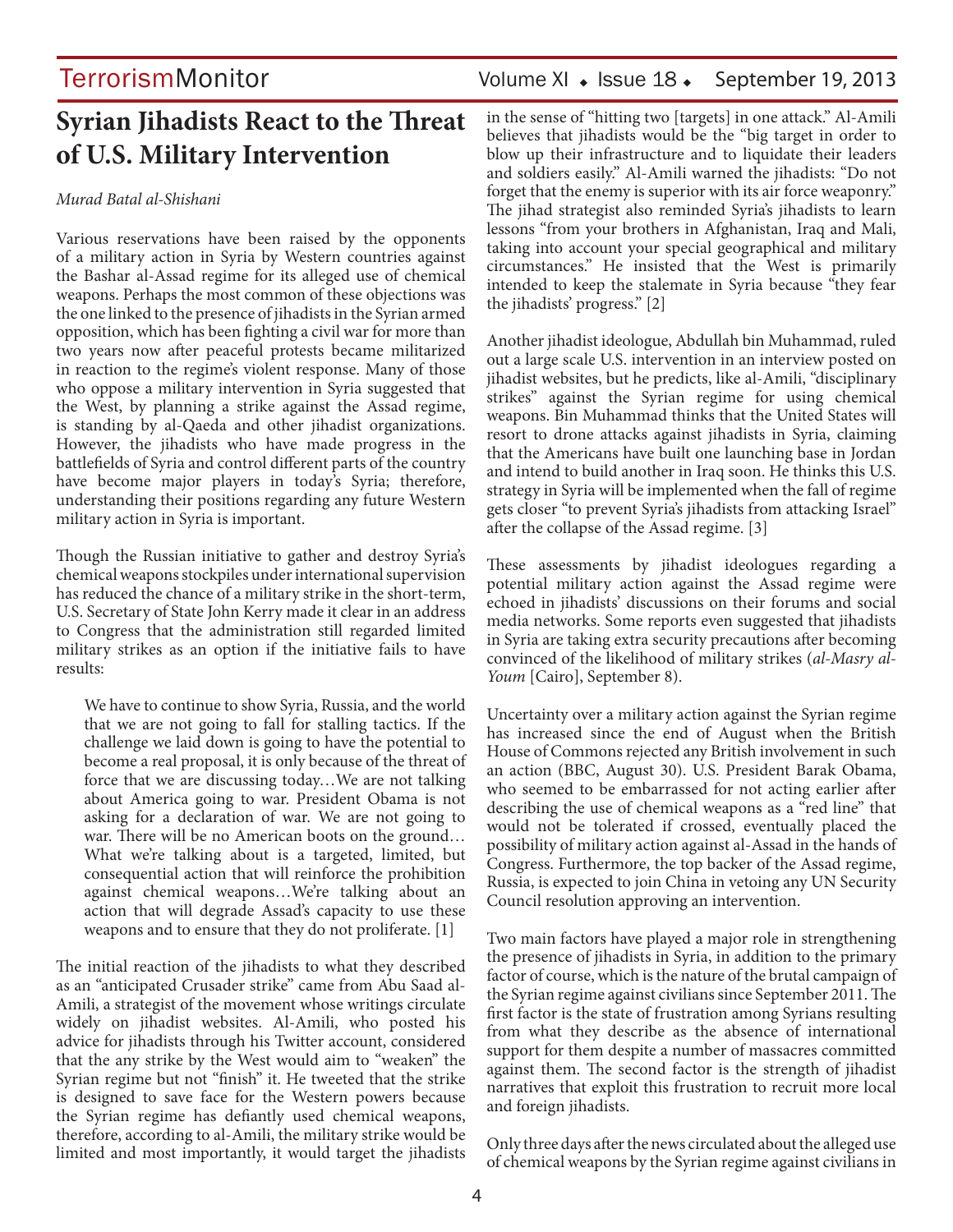Volume XI  $\;\bullet\;$  Issue 18  $\;\bullet\;$  September 19, 2013

the eastern Ghutah area on the outskirts of Damascus, the influential jihadist group Jabhat al-Nusra posted an audio message by the group's leader, Abu Muhammad al-Golani. Entitled "An Eye for an Eye," al-Golani's used his message to vow to take revenge for the Syrians killed in that attack:

We say to the bereaved mothers and our people in al-Ghutah al-Sharqiyah that avenging the blood of your children is our responsibility and the responsibility of each mujahid until we make them [Syrian regime] experience the same suffering… Hence, we announce a series of raids, entitled 'An eye for an eye.' These raids are to target Nusayri [i.e. Alawite] villages. God willing, each of the Nusayri villages will pay for a rocket that bombarded our people in the Levant. Moreover, we allocate 1,000 rockets to attack Nusayri villages in retaliation for the Ghutah massacre. The blood of the Sunnis is not as cheap as these fools think. [4]

Since al-Golani's audio message, attacks on Alawitedominated areas have increased, including a number of massacres reported by pro-regime sources. [5] Due to the complexity of the Syrian crisis where sectarian factors interact with both international and regional factors, Syria's jihadists have succeeded in presenting simple answers to this complexity.

The narratives used by jihadists which center on "the West plotting against Muslims" or the sectarian nature of the conflict in Syria offer easy explanations that appeal to frustrated Syrians. The jihadist discourse is therefore prevailing in some areas in Syria as it provides an alternative to the confusion of a multi-factional civil war.

*Murad Batal al-Shishani is an Islamic groups and terrorism issues analyst based in London. He is a specialist on Islamic Movements in the Middle East and in the North Caucasus. He is a regular contributor to several publications in both Arabic and English.* 

### Notes

1. "Proposed Authorization to Use Military Force in Syria," Testimony, John Kerry, Secretary of State: Opening Remarks before the House Armed Services Committee, Washington D.C., September 10, 2013,

http://www.state.gov/secretary/remarks/2013/09/214028. htm.

2. Al-A'mili's Tweets were collected on this Facebook page: https://www.facebook.com/photo.php?fbid=213206022175 480&l=218a6625d7.

3. The full text of the August 24, 2013 interview can be found here: https://app.box.com/s/4u239o63cexcwfyfes01. 4. Shaykh Abu Muhammad al-Golani "An Eye for an Eye," al-Manara al-Bayda Media, August 24, 2013, http://ansar1. info/showthread.php?t=46827.

5. See for example, al-Hadath News, September 11, 2013, http://www.alhadathnews.net/archives/99639.

## **Kata'ib al-Farouq al-Islamiya: A Key Armed Opposition Group in the Battle to Cut Assad Off from Damascus**

## *Nicholas A. Heras*

Kata'ib al-Farouq al-Islamiya (KFI - Islamic al-Farouq Brigades) is a newly formed Syrian Islamist armed opposition group that constitutes an important faction within the powerful umbrella rebel organization Jabhat Tahrir Suria al-Islamiya (SILF-Syrian Islamic Liberation Front). This fighting group is currently growing in public visibility as part of an important armed opposition campaign in the strategic central-western Syrian governorates of Homs and Hama. As part of the SILF, the KFI is nominally seeking to defeat the al-Assad government, secure the unity and independence of Syria as a distinct entity and to utilize Islamic law as a reference point for governance. [1]

The group was started by fighters who once belonged to the national umbrella armed opposition organization Kata'ib al-Farouq. Osama Juneidi, the commander of Kata'ib al-Farouq, stated that the KFI split from its parent organization under the leadership of local religious figure Shaykh Amjad al-Bitar, who had joined Kata'ib al-Farouq through the support of some expatriate and clerical supporters of the movement. Shaykh al-Bitar, who according to Juneidi was not a senior commander in Kata'ib al-Farouq, had disagreements with the leadership of the organization and decided to voluntarily leave Kata'ib al-Farouq and form the KFI with members of Kata'ib al-Farouq that supported him, including some brigades of local Sunni Arab tribesmen (for more information on Osama Juneidi see Militant Leadership Monitor, August 2013). [2]

In spite of this separation, the KFI remains an ally of Kata'ib al-Farouq in the SILF. [3] The association of the group with the SILF is an integral part of its identity formation and its logo is the same green spiked-shield of the SILF, with the name "Kata'ib al-Farouq al-Islamiya" written upon it. Through its official media content, the movement positions itself as a pious Islamist fighting organization waging jihad against the Assad government. Kata'ib al-Farouq fighters are referred to as mujahideen (those waging jihad) and are shown in prayer before battle. In some of its media content, KFI fighters wave the black flag of jihad, and display the jihadist flag popularized by the Islamic State of Iraq. [4] The group also depicts itself as a professionally-organized military force with a strong *esprit de corps* grounded in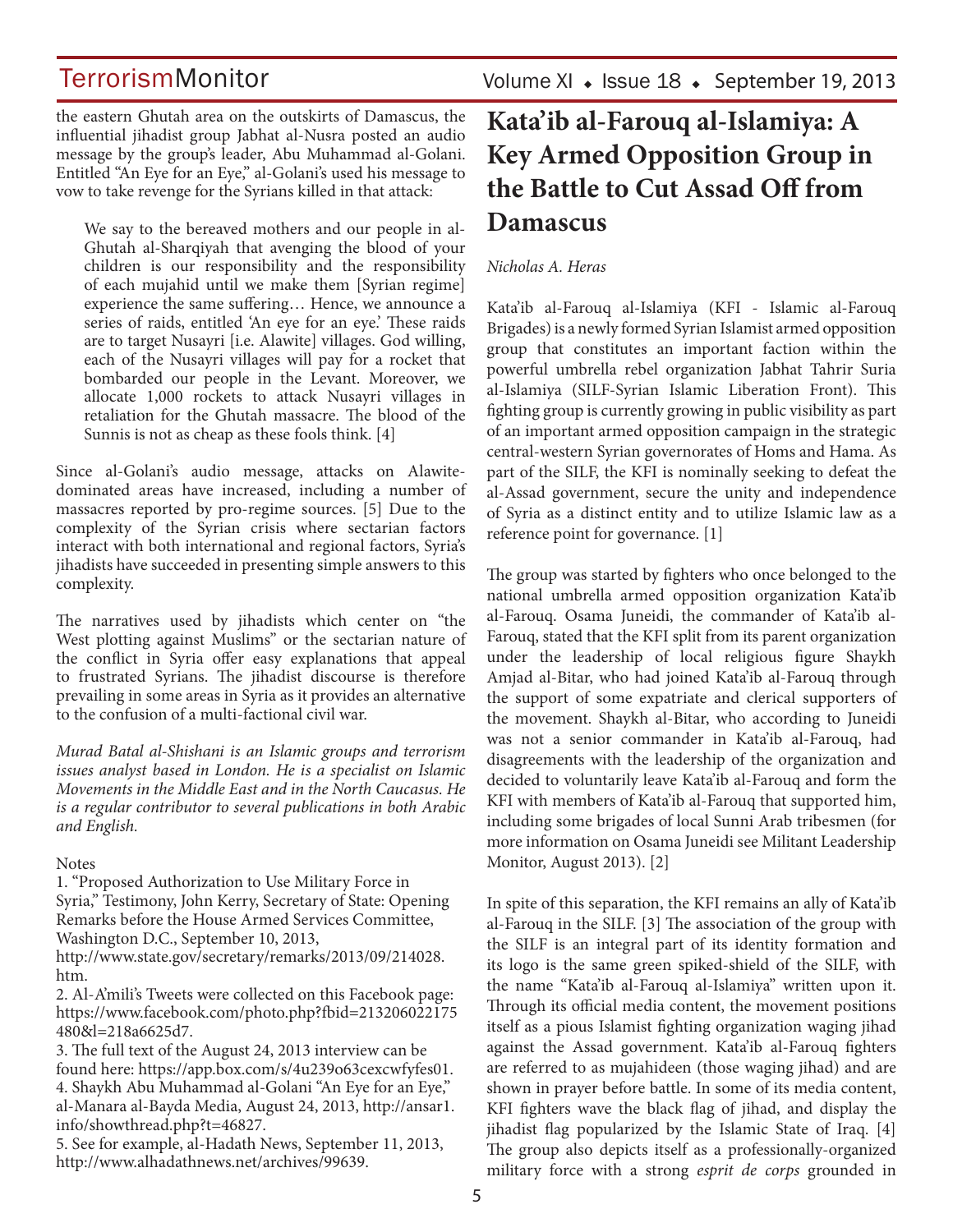## TerrorismMonitor Volume XI + Issue 18 + September 19, 2013

Islamic piety. The group's media shows its fighters in control of substantial military hardware, including tanks and rockets mounted in pick-up trucks. [5]

Beyond the spiritual guidance of Shaykh Amjad al-Bitar, the group appears to have several military leaders. At the present time, there is no known or cited estimate for the number of fighters that belong to KFI. A review of the social media content produced by the organization indicates that it might have a fighting force of hundreds of fighters, a number of whom appear to be defected Syrian soldiers.

The KFI officially released its first video in late March and purports to depict its fighters at an undisclosed location firing upon a Syrian military aircraft from the back of a pickup truck. [6] The KFI has steadily increased the frequency of its participation in attacks against the Syrian military and its armed auxiliaries in the areas east of the Syrian cities of Homs and Hama. The KFI first gained notoriety in the Arabic language press for its role in freeing four foreign nationals (Ukrainian, Moldovan and Dominican) from an alleged opposition paramilitary operating in eastern Hama governorate. The KFI alleged that the kidnappers were actually agents of the Assad regime from Lebanon who intended to execute their prisoners in order to frame the armed opposition for their deaths (al-Jazeera [Doha], June 17).

Currently, the KFI portrays itself as one of the most active opposition organizations in two multi-faction rebel campaigns in western Syria:

- The recent Ma'rakat al-Jasad al-Wahad (One Body Battle), which was launched at the end of April in the fertile al-Ghab plain region of western Syria that includes southwestern Idlib, northern Hama and southwestern Lattakia governorates.
- Inspired by the Ma'rakat al-Jasad al-Wahad is the ongoing Ma'rakat Qadimun (Coming Battle) which is developing in the semi-arid steppe-land district of Salamiyya in eastern Hama governorate and the desert districts of al-Mukharram and Tidmur northeast of the city of Homs in eastern Homs governorate. The Ma'rakat al-Jasad al-Wahad was proclaimed by several armed opposition factions, including constituent brigades of the national umbrella organizations Harakat Ahrar al-Sham (Movement of the Freemen of the Levant) and Alwiyya Ahfaad al-Rasul (Descendants of the Prophet), Liwa al-Haqq (Divine Truth Brigade), and member groups of the SILF including Suqur al-Sham (Falcons of the Levant), Liwa al-Tawhid (Holy Unity Brigade) and the KFI. The campaign is intended as a means of coordinating a rebel-

led retaliation against the government of Bashar al-Assad in response to the massacres of 248 Sunni Muslim civilians in the western coastal city of Banias and its suburb of al-Bayda in April. [7]

Rebel fighters participating in Ma'rakat Qadimun have stated that they are seeking to prevent the formation of a *dawlat nusayriya* (Alawite State) and are attempting to cut off the Syrian military in Homs and Hama from Damascus by seizing parts of the inter-governorate M5 Highway that links the capital to pro-government regions of coastal western Syria and the M3 Highway that links the Syrian militarycontrolled outpost in the central desert city of Palmyra to Homs. The rebels are also seeking to liberate the cities of Homs and Hama and their hinterlands from the control of government forces. [8] The KFI has received increased attention as a result of its active participation in the Ma'rakat Qadimun and its recent success in seizing territory from the Syrian military in eastern Hama governorate.

These multi-factional battlefronts are intended to apply pressure to the core, western governorates where the Assad government might form an Alawite-led statelet in the event that it loses control over Damascus and is forced to contract its rule. Although a relatively new armed opposition group, the KFI has firmly placed itself into the order of battle of the SILF. A great test of the offensive capabilities and the asabiya (social solidarity) of the constituent organizations participating in the Ma'rakat Qadimun, including the KFI, has yet to come as this campaign has not yet mounted a significant challenge to the Assad regime's control of the strategic Damascus-Homs corridor and its environs.

*Nicholas A. Heras is an independent analyst and consultant on Middle East issues and a former David L. Boren Fellow.*

### **Notes**

1. Syrian Islamic Liberation Front, "Who are we?" http://syrialiberationfront.net/%D9%85%D9%86- %D9%86%D8%AD%D9%86-%D8%9F-2/.

2. See: http://www.youtube.com/watch?v=IJIda5B1QHU.

3. Syrian Islamic Liberation Front, "Components of the Front," http://syrialiberationfront.net/%D9%85%D9%83%D 9%88%D9%86%D8%A7%D8%AA-%D8%A7%D9%84%D8 %AC%D8%A8%D9%87%D8%A9/.

4. Kata'ib al-Farouq al-Islamiya YouTube Page, "The Prayer Before Going Out for the Battle," May 29, 2013, https:// www.youtube.com/watch?v=TdCCEZnwqvk; Kata'ib al-Farouq al-Islamiya YouTube Page, "Kata'ib al-Farouq al-Islamiya Mujahideen," April 26, 2013, https://www.youtube. com/watch?v=wmvYHBcGgvg&desktop\_uri=%252Fwat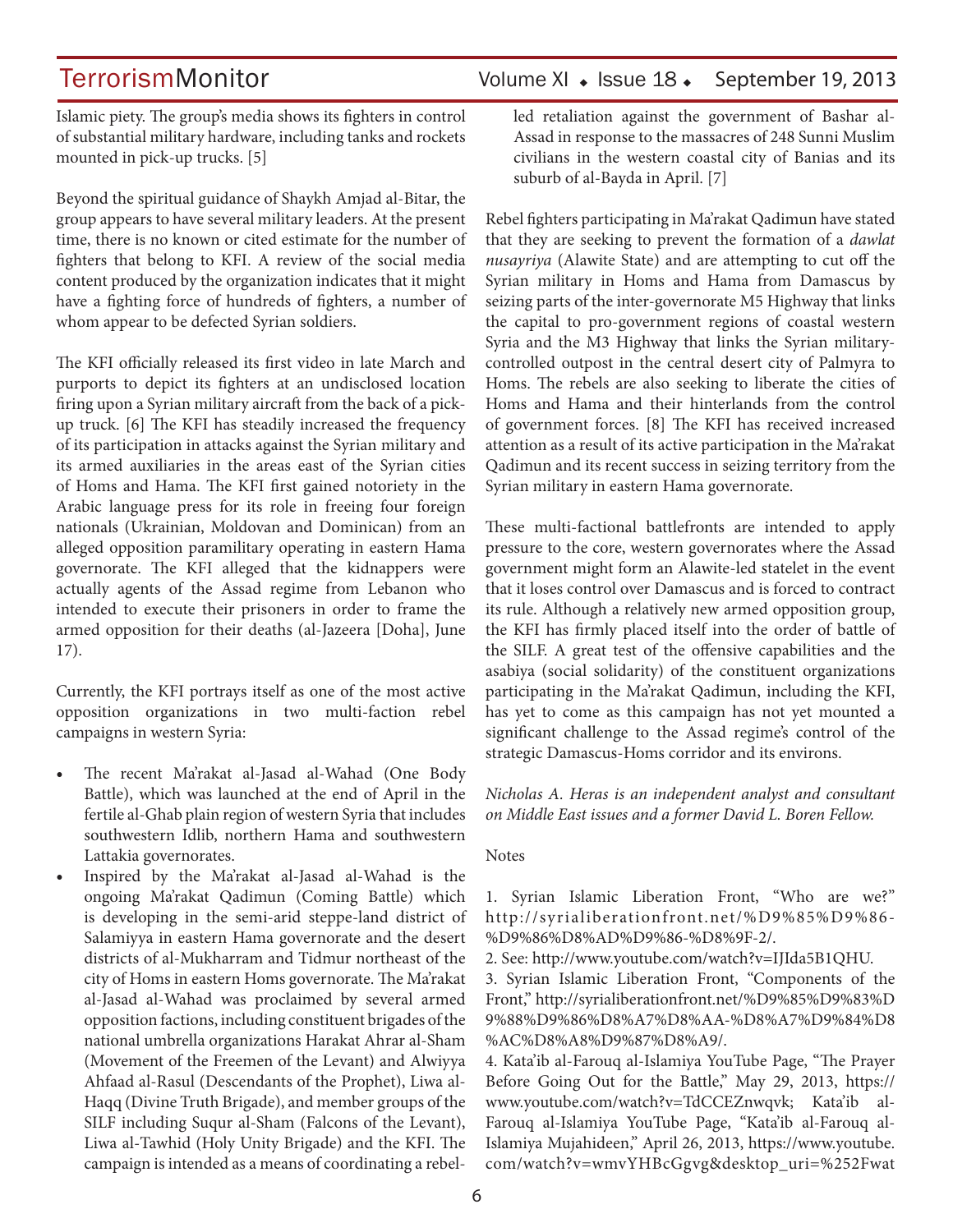ch%253Fv%253DwmvYHBcGgvg&app=desktop; Kata'ib al-Farouq al-Islamiya YouTube Page, "Friday Sermon to the Mujahideen of Kata'ib al-Farouq al-Islamiya in an Underground Trench," June 8, 2013, https://www.youtube. com/watch?v=YhjcviNo5uA.

5. Kata'ib al-Farouq al-Islamiya YouTube Page, "Rejoicing Mujahideen Heroes on Tanks Looted from the Village Salba," June 4, 2013, https://www.youtube.com/ watch?v=8FTn\_1hV3e0; Kata'ib al-Farouq al-Islamiya YouTube Page "Kata'ib al-Farouq al-Islamiya and Kata'ib al-Islam Repel a Night Convoy in Hama Countryside," May 16, 2013, https://www.youtube.com/watch?v=6cdpk--LPTA.

6. Kata'ib al-Farouq al-Islamiya YouTube Page, "Kata'ib al-Farouq al-Islamiya Addressing the Surveillance Aircraft," March 27, 2013, https://www.youtube.com/ watch?v=fiOEqzL18r8.

7. For the Banias and al-Bayda massacres see "No One's Left: Summary Executions by Syrian Forces in al-Bayda and Baniyas," Human Rights Watch, September 13, 2013, http:// www.hrw.org/reports/2013/09/13/no-one-s-left-0; For the motivation behind the launching of the Ma'rakat al-Jasad al-Wahad see "Statement of the Beginning of the First Stage of the One Body Battle," Ma'rakat al-Jasad al-Wahad YouTube page, April 23, 2013, Available at: http://www.youtube. com/watch?feature=player\_embedded&v=srdCUThjrvY; For updates on the ongoing Ma'rakat Qadmun, refer to the "Ma'rakat Qadmoon" Facebook Page, https://www.facebook. com/Alqadmoon.Combat.

8. Syrian opposition media sources have been covering the developing Ma'rakat Qadimun campaign in some depth. See: Coordinating the Eastern Hama Countryside YouTube page, "Ali Muhammad: Report on the Town of 'Aqreebat, Liberated in the 'Coming Battle' and the Humanitarian Situation Resulting from the Bombing," September 11, 2013, https:// www.youtube.com/watch?v=1qHTb20U3DU&desktop\_ur i=%252Fwatch%253Fv%253D1qHTb20U3DU&app=deskt op; Faroq Syria YouTube page, "Orient News-'Coming Battle'- Eastern Hama Countryside-Kata'ib al-Farouq in Syria," August 28, 2013, https://www.youtube.com/watch?v=h\_ t2ro\_TNGs&desktop\_uri=%252Fwatch%253Fv%253Dh\_ t2ro\_TNGs&app=desktop; Orient News YouTube page, "Orient News: Progress of the Revolutionaries in the 'Coming Battle' to Lift the Siege of Homs," August 25, 2013, https:// www.youtube.com/watch?v=N9kLUT4LDy8&desktop\_uri= %252Fwatch%253Fv%253DN9kLUT4LDy8&app=desktop.

## **Security Forces Sidelined as Salafists Battle Houthi Shiites in Yemen**

### *Andrew McGregor*

With Yemen in the midst of a political reconstruction, there are signs that the Zaidi Shiite insurgent group known as the Houthis is taking advantage of the ongoing turmoil to consolidate their *de facto* rule of the northern province of Sa'ada while making inroads in other parts of the country. Yemen's military is largely preoccupied with its struggle against al-Qaeda and its allies in southern Yemen, but the Houthist expansion has not gone unopposed, with Salafist tribesmen tied to the Islamist Islah Party resisting all attempts by the Houthists to spread the areas under their control. Yemen's security forces have little influence in the northern regions and at times have even been outgunned by both factions in the conflict. With little political will in the National Reconciliation Government for yet another war against the Houthis (there have been six since 2004), the security forces have been largely relegated to the sidelines in the ongoing Houthi-Salafist conflict. Security officials suggest at least 60 people have been killed in several weeks of tribal clashes that began with a land dispute but intensified when the Houthist and Islah movements became involved to support opposing sides in the quarrel (*Daily Star* [Beirut], September 13).

### **Amran Governorate and the Route to Sana'a**

From their stronghold in the mountains of Sa'ada Governorate, the Houthis have expanded their area of influence to large parts of the neighboring governorates of Amran, al-Jawf, Hajjah and al-Mahwit as well as establishing a strong presence in the Ibb Governorate (particularly the Radhma region), in the capital, Sana'a, and in the surrounding Sana'a Governorate.

The worst clashes have occurred in the Amran governorate of Yemen, lying just north of Sana'a. Houthist forces have established positions in the mountains in regions that are also claimed by tribesmen loyal to the Salafist Islah Party who accuse the Houthists of trying to seize land in the area. Security forces failed in an attempt to intervene between the two heavily-armed factions in Amran (Yemen Times, August 22; September 10). Control of Amran would give the Houthis enormous leverage in the Yemeni capital of Sana'a, which would be exposed to rapid infiltration or invasion by Houthist forces based just north of the capital in Amran.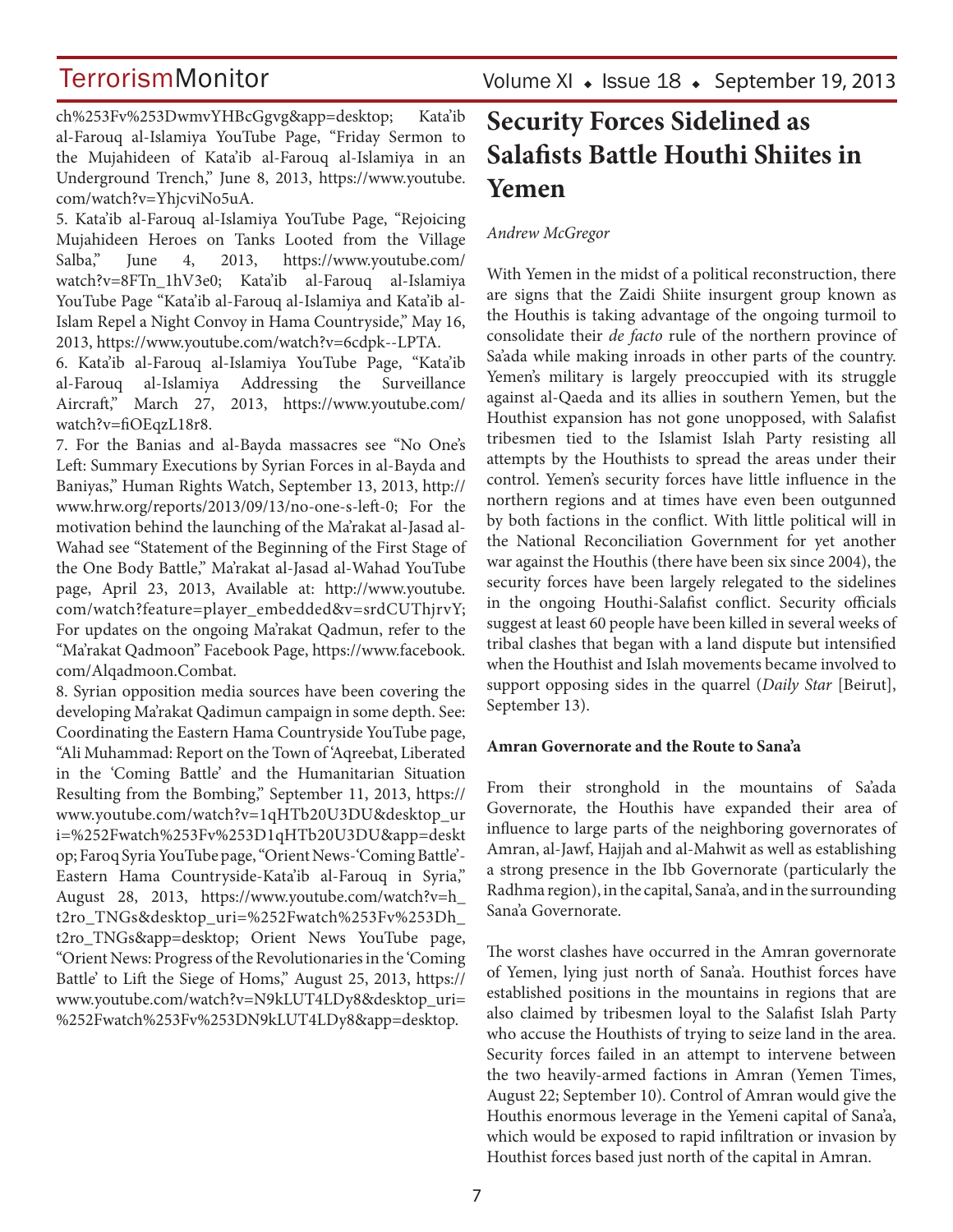Non-Shiites living in Amran also complain that Houthist militias have tried to take control of *zakat* donations, alms payments that form one of the five pillars of Islam. Attempts to commandeer *zakat* funds earmarked for building a school led to violent clashes in the Harf Sifyan area of Amran governorate that left eight people dead (Yemen Times, August 25). According to al-Asha district security manager Muhammad al-Raei, local security forces have not intervened in the conflict because both sides possess heavier weapons than the security forces (Yemen Times, September 10). Yemeni President Abdu Rabu Mansur Hadi formed a mediation committee in mid-August, but the new body has been able to accomplish little short of organizing ceasefires to allow both sides to recover their dead and wounded (Yemen Times, August 27).

### **The Situation in Sa'ada and Ibb**

In the city of Sa'ada, capital of the Houthi stronghold of Sa'ada Governorate, it is reported that all real authority is now in the hands of the Houthist movement alone. According to the military commander in Sa'ada, Brigadier General Hassan Libuza, security duties are now divided between the army and the Houthists, with the latter providing security for Houthi events and the army providing security for government events, which are increasingly meaningless as the Houthists continue to consolidate their control. General Libuza maintains the army is "trying to coexist with the status quo in Sa'ada governorate" (*al-Sharq al-Awsat*, August 9).

The Houthists have complained that international jihadis are pouring into the town of Damaj (Sada'a Governorate), where they are alleged to be building fortifications (Press TV [Tehran], July 16). Damaj was the scene of a violent six-week siege by Houthists in 2011 who had failed to disarm the town's substantial Salafist population. Though it was long known as a center for the study of moderate Islam, Damaj is now the site of bitter sectarian fighting as the Houthists attempt to establish control over the Salafist-dominated town. By late August, President Hadi had established a special commission designed to promote a ceasefire and reconciliation in Damaj, though the new body has had little influence so far (SABA [Sana'a], August 21; Yemen Times, August 22).

Security officials in the al-Asha district of Amran governorate accuse the Houthis of planting landmines in mountainous areas under their control to prevent other groups from seizing them, though one mine detonated accidentally left ten Houthis dead. This new proliferation of landmines comes just as Yemen was making progress in their eradication (Yemen Times, September 5).

Both sides in the scattered conflict accuse the other of bringing in non-resident fighters to tip the scales in Amran and Ibb governorates (Arab News, September 9). In Ibb Governorate, there are continuing clashes between the pro-Houthist al-Siraj tribe and the Salafist al-Da'an tribe that began in July when the Sirajis began to set up roadblocks controlling access to al-Radhma district. Added to the violent clashes in the region is a wave of kidnappings carried out by both factions. A government-sponsored attempt to reach a ceasefire by promising 20 rifles to the side that had suffered the most casualties collapsed when the Da'an tribe backed out after learning the rifles would go to al-Siraj, fearing the weapons would be turned on them after delivery (Yemen Times, September 5; September 10).

## **The National Dialogue Conference**

Yemen's coalition government issued a public apology on behalf of the former regime to all residents of Sada'a for the series of military campaigns conducted against Houthist followers in that governorate (Yemen Post, August 22). A Houthi representative at the National Dialogue Conference (a government-sponsored national reconciliation effort), Amal al-Maliki, said the apology was accepted (unlike a similar apology proffered to the separatist Southern Movement) "to enable the government to implement more steps such as compensation and national reconciliation… [However], everything is still ink on paper and nothing tangible has been achieved so far. Reconstruction hasn't started and those affected haven't received any compensation so far" (Yemen Times, September 3; Yemen Post, August 24). Among the NDC initiatives approved by Yemen's cabinet are recommendations for the creation of a fund to compensate victims of the internal conflicts in Yemen's northern and southern regions and the release of all separatists and Houthi rebels arrested after the 2011 anti-regime demonstrations (Gulf News, August 29). Non-Houthists delegates to the NDC have complained of "crimes" committed by the movement against other residents of Sa'ada, including murder, torture, illegal arrests and the displacement of over 130,000 people (al-Sahwah.net, July 11).

The most prominent Houthist delegate to the NDC is Yahya Badr al-Din al-Houthi, the brother of movement leader Abd al-Malik al-Houthi. Yahya was the target of unidentified gunmen in Sana'a in late July but survived the attempt on his life. The movement released a statement describing the failed assassination as part of an American/Israeli plot to damage the NDC and drive the country into a civil war (Press TV [Tehran], July 27). There are, however, other suspicions that the attack was the work of Yemen's national security service,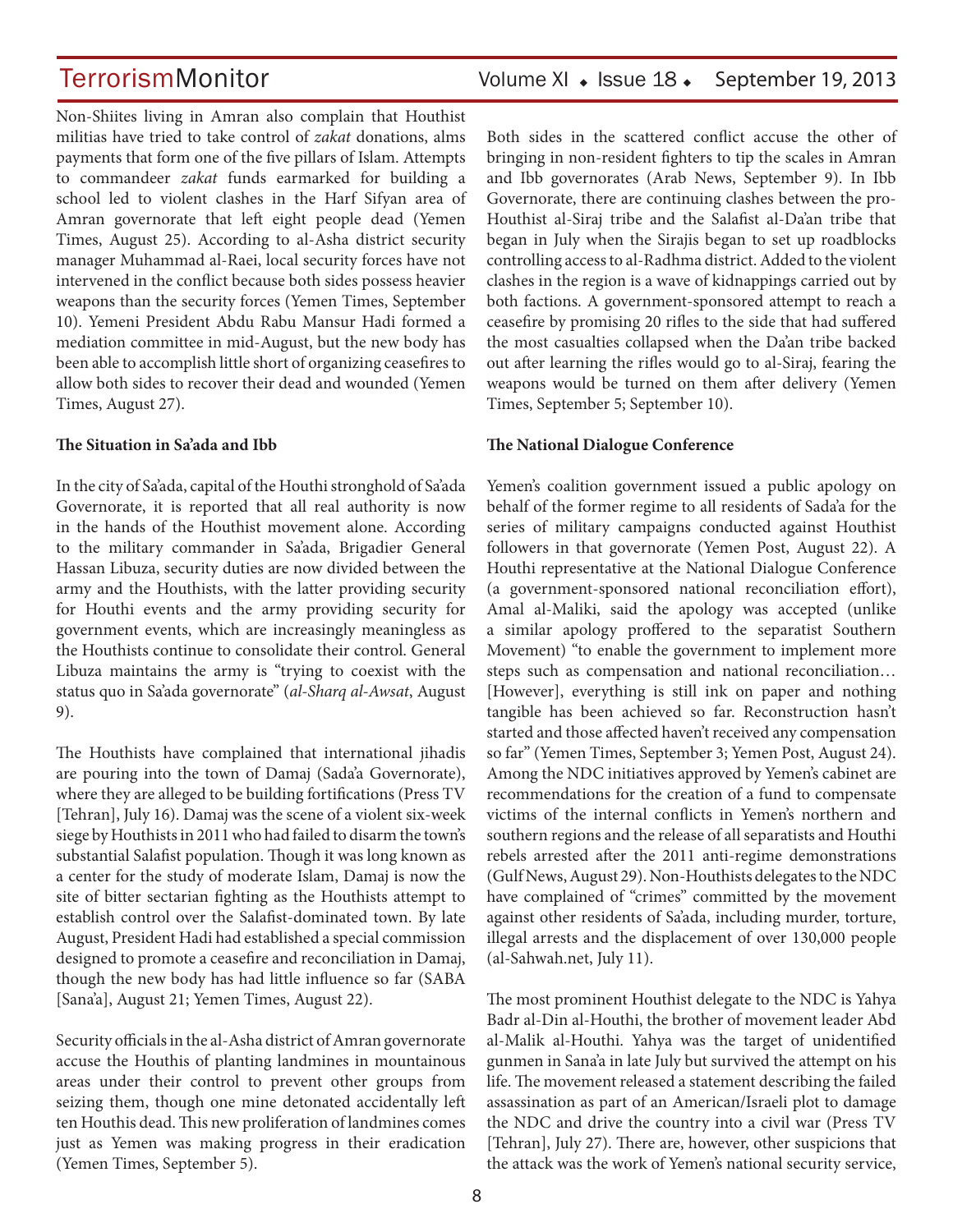whose dissolution the Houthists have sought since 13 Zaydi Shiites were killed and over 100 wounded in a July 10 attempt to storm the local security headquarters to free a number of Shiite dissidents (AFP, July 14).

### **Salafist Resistance**

Islah Party leader Hamid al-Ahmar has denied the allegation that attacks on Houthists by his followers were retribution for the looting and destruction of Sabafon offices by Houthists in Amran and Sa'ada. [1] Sabafon, Yemen's leading mobile phone network provider, counts amongst its major shareholders the Ahmar Group, a major holding entity chaired by Hamid al-Ahmar. Hamid did, however, say that he had sought the help of Hassan Zaid, the leader of Yemen's al-Haq Party, in mediating between Islah loyalists and Houthis in order to end a campaign of "slander" against him and end attacks against his business interests in northern Yemen (Yemen Post, September 8). Al-Ahmar, one of the most powerful men in Yemen, is believed to have grown close to authorities in Qatar in recent years as the Emirate seeks to expand its influence in Yemen (al-Monitor, August 20, 2013).

Muhammad Musa al-Ameri, the leader of the Rashad Union Party, Yemen's first Salafist political party, has denounced the Houthis' establishment of a *de facto* state within a state in parts of Yemen:

All of the power is in their hands, from the local authorities, the banks and district attorneys to the management of prisons, religious sites and school curricula… The people of Yemen find this unacceptable, insofar as it cleaves off a section of the Republic of Yemen in a manner that is incompatible with the peaceful political process. It is unacceptable that a person can simultaneously take part in the peaceful political process and maintain illegal armed groups… Sa'ada province has been hijacked and now exists outside the framework of the Republic of Yemen; the state's presence there is only a formality. The strange thing is that the central government in Sana'a finances the activities of the local authority in Sa'ada despite the fact that it has no influence there. This is cause for wonder. It could possibly be the only place the world where a state allocates funds to an area over which it has no influence (*al-Sharq al-Awsat*, August 9).

### **The International Dimension**

As the threat of U.S. military intervention in Syria grew in early September, the Houthis organized demonstrations in the capital, Sana'a and in numerous places in Sa'ada Governorate.

## Volume XI · Issue 18 · September 19, 2013

The Houthis maintained their traditional anti-American stance and condemned any possible military intervention, saying it would only lead to further radicalization in the region (Yemen Post, September 6). These demonstrations came soon after similar protests in mid-August denouncing the deployment of American drones in Yemen to assassinate various militant leaders and their associates.

Yemeni officials say that hundreds of Houthi fighters have left for Syria to defend the Assad regime, regarding the fighting there as "a holy jihad." The officials maintain that Iran has provided financial encouragement for the fighters, who enter Syria via Hezbollah camps in Lebanon (*al-Sharq al-Awsat*, May 30). A Saudi source reported a Free Syrian Army ambush of Yemeni volunteers in the Dara'a district of Syria in June that allegedly killed over 60 Houthist fighters (*Okaz* [Jeddah], June 22).

The true extent of Iranian influence on the Houthist movement has never been satisfactorily demonstrated, but recent reports of Houthist fighters in Sa'adah wearing uniforms similar to those of the Iranian Revolutionary Guard Corps suggest that some degree of supply or financing may exist (National Yemen, September 14). A ship intercepted by the Yemeni Coast Guard with U.S. naval assistance last January was reported to have been carrying a load of Iranian arms destined for the Houthist movement. The cargo was said to have included SAM-2 and SAM-3 surface-to-air missiles (SABA [Sana'a], February 3; Reuters, February 3).

### **Conclusion**

Ali al-Emad, a Houthi representative at the NDC, has suggested that the failure of security forces to intervene in the Houthi-Salafist confloict was deliberate: "Security officials are failing to uphold their responsibilities. There are political powers out there that are trying to exhaust the Houthis by encouraging numerous conflicts so that the group has to fight on numerous fronts in various governorates" (Yemen Times, September 14). The inability of the security forces in Amran to impose security on the region is reflected in many other locations in Yemen, leading to demands from prominent businessmen that they be allowed to form their own private militias to protect themselves from abduction or assassination if the government is not able to quickly reverse the deteriorating security situation (Yemen Observer, September 5).

Ongoing clashes between the Sunni Salafists and the Zaidi Shiites have so far been as much about land as religion, but there is a risk that Yemen's tribal combat may be absorbed into a larger sectarian conflict pitting the Shiite/Alawite axis